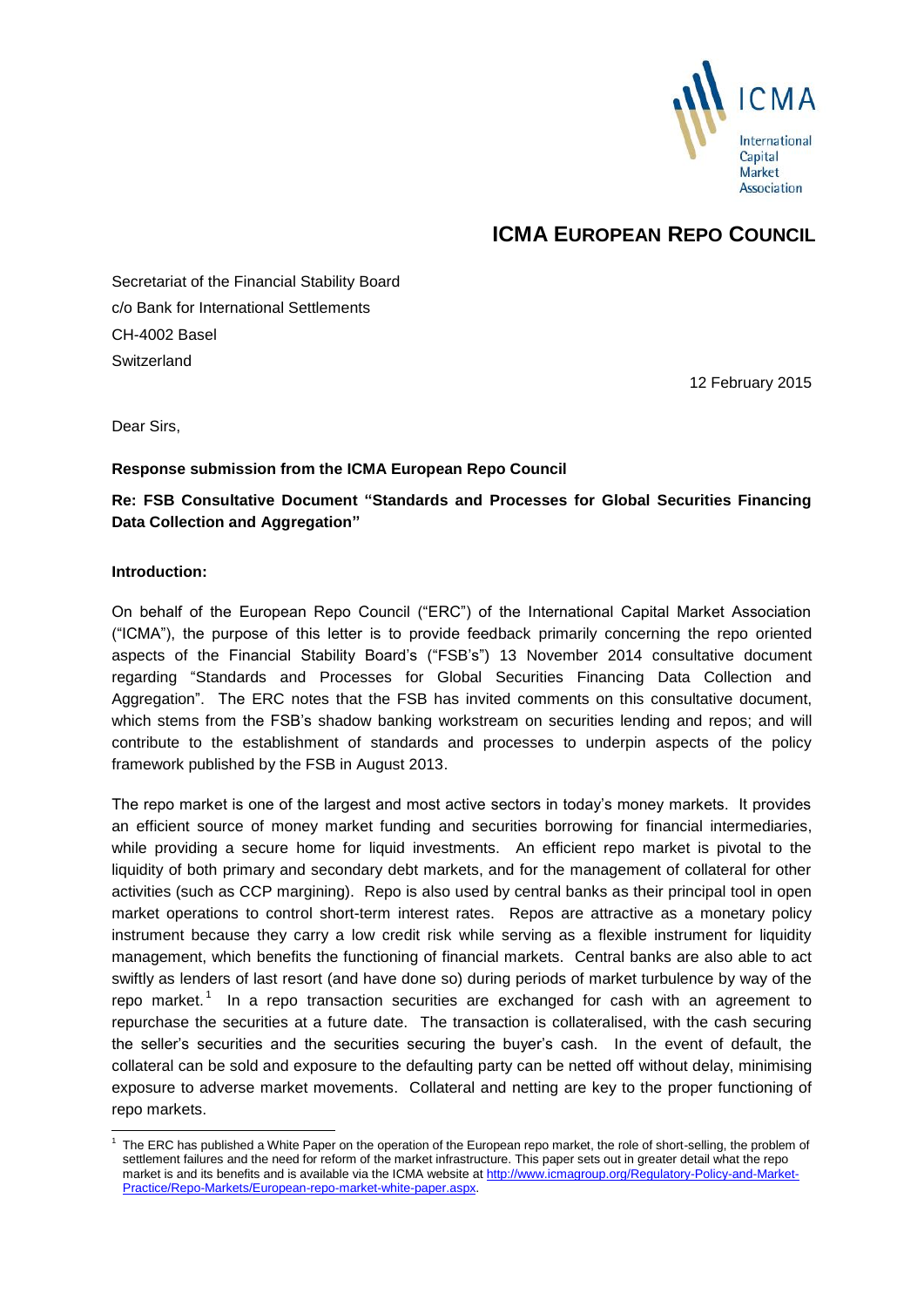The ERC was established by ICMA in December 1999, to represent the cross-border repo market in Europe. It is composed of practitioners in this market, who meet regularly to discuss market developments in order to ensure that practical day-to-day issues are fully understood and dealt with adequately.

## **Commentary:**

Whilst there are a broader range of elements being considered in the FSB's Consultative Document, the ERC is primarily focused on those aspects that bear most directly on repo.

## **A. Overall comments**

The ERC is supportive of the objective of ensuring that there is appropriate transparency of SFTs; and has itself actively contributed to this through its bi-annual surveys<sup>i</sup>. To continue to assist in the necessary debate regarding how best to achieve this objective, in a globally consistent manner, the ERC would like to take this opportunity to publicly reiterate the following general observations":

- 1. Aggregated position data is adequate to the task of monitoring systemic risk, which is essentially about the concentration of exposures to particular counterparties and against particular collateral. Transaction-level would not be cost-effective. We question the manageability of the huge volume of transactional data that would be generated by the repo market alone. And even comprehensive data is no substitute for market expertise and skilled interpretation.
- 2. Consideration should be given to compiling data directly from CCPs, electronic trading platforms and tri-party agent repo systems (complementary to bilateral repo data from firms in respect of other repo activity). In the European market, these may account for perhaps over 80% of repo business. Huge economies of scale and timing advantages are therefore available. Such data also comes without double-counting and with greater consistency and accuracy. Moreover, for obvious confidentiality reasons, the identity of counterparties to CCP-cleared transactions (excepting those registered post trade) is only possible with data from CCPs.
- 3. The quality of data (even at position level) would be enhanced by the matching of transaction details between counterparties. The industry is currently looking to the development of third-party automatic affirmation services. Regulators should work with the industry to integrate this initiative into the development of data reporting. If local regulators were encouraged to mandate the use of trade matching, then data quality and consistency could be notably improved while providing a positive outcome for risk management in the industry.
- 4. Regulators should avoid haste in setting up data collection arrangements, as requirements will be "hard-wired" into bank systems and will be difficult and expensive to amend. It may be better to consider interim measures such as using data from CCPs, etc., perhaps combined with surveys of the top 20 global banks.
- 5. Confidentiality at the global level is critical, as this is where sensitive information is most likely to leak, given the multiplicity of agencies from around the globe who will have access and the highly variable levels of governance among agencies. It is vital that access is restricted to relevant data. Which agencies are permitted access to what data also needs to be made transparent to contributors.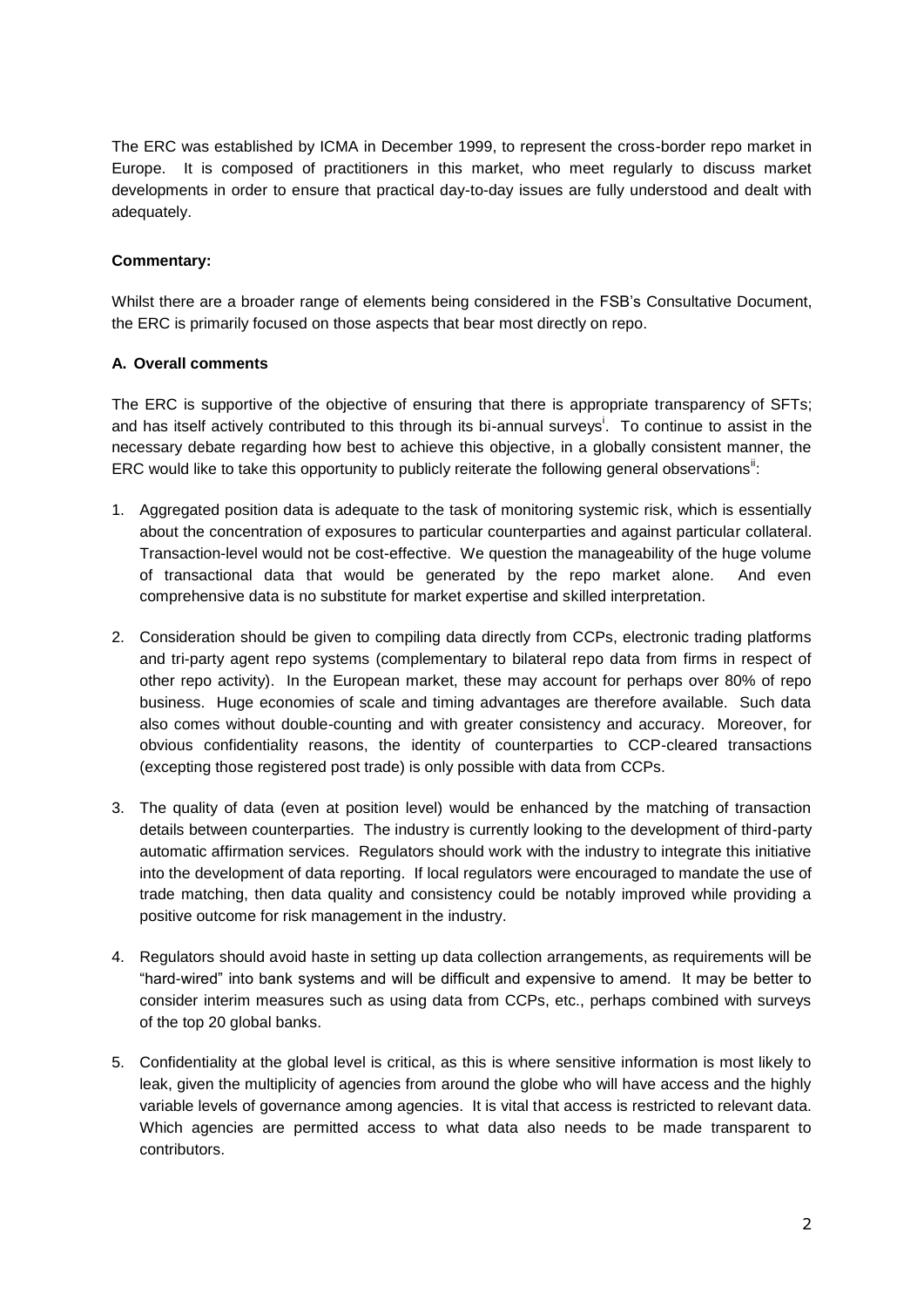- 6. In order to eliminate double-counting, the soundest long-term approach would be to use LEIs. It seems inevitable that this system of classification will be implemented across regulatory frameworks in due course, so it makes sense to use it in repo data reporting from the start, rather than trying to retro-fit.
- 7. Collateral re-use will be difficult to capture given that securities are not issued in definitive form. However, given that the regulatory interest in re-use is assumed to derive from concerns over interconnectedness and potential contagion at a systemic level, the problem can be narrowed down to the largest global banks. In this case, periodic reporting of positions between such banks, broken down by types of collateral, should suffice. This data could be combined with existing large exposure regulatory reporting requirements.
- 8. The terms "rehypothecation" and "re-use" have not historically been consistently defined and the ERC believes that the FSB has now developed a good definition of these. This definition should be consistently adopted by authorities, who should be mindful of the distinctions that exist between the two when considering regulation.

The ERC has developed these general observations reflective of both its own practical experience in collecting repo data from its member firms and views of its member firms, which are already required to manage the reporting of repo data for a variety of purposes.

## **B. Specific comments on repo data questions**

The FSB has enumerated 19 questions in section #2 "Data elements and granularity" of the Consultative Document, but since they are the ones focussed on repos the ERC's comments in this section of the response are restricted to just the first six of these.

*Q.2-1: Does the proposed definition of repos provide a practical basis for the collection of comparable data across jurisdictions as well as the production of comprehensive and meaningful global aggregates?*

**A.2-1:** The proposed definition appears to be quite sound in as far as it goes. However, the ERC notes that there is a degree of overlap between repos and securities lending; and as such the ERC's responses in this section of the response would be equally applicable to certain securities lending business. The ERC draws attention to the fact that, rather than the legal form of the transaction, the more relevant distinction to be made concerns that portion of securities lending business which involves agent-lenders.

*Q.2-2: In a later stage, a list of transactions that are economically equivalent to repos may be added*  to the reporting framework (see also Section 6 for details). Which economically equivalent *transactions would you suggest for future inclusion? Please provide a definition of such transactions and explain the rationale for inclusion.*

**A.2-2:** The ERC notes that repos are economically equivalent to sell/buy back transactions as discussed in the proposed definition; as well as to securities lending, which the Consultative Document separately addresses. The ERC strongly supports the point noted in section #6 "Next steps" of the Consultative Document, which recognises that synthetic structures are likely to be constructed from derivatives. To the extent that such derivatives are already required to be reported to trade repositories, there should be no duplication of reporting.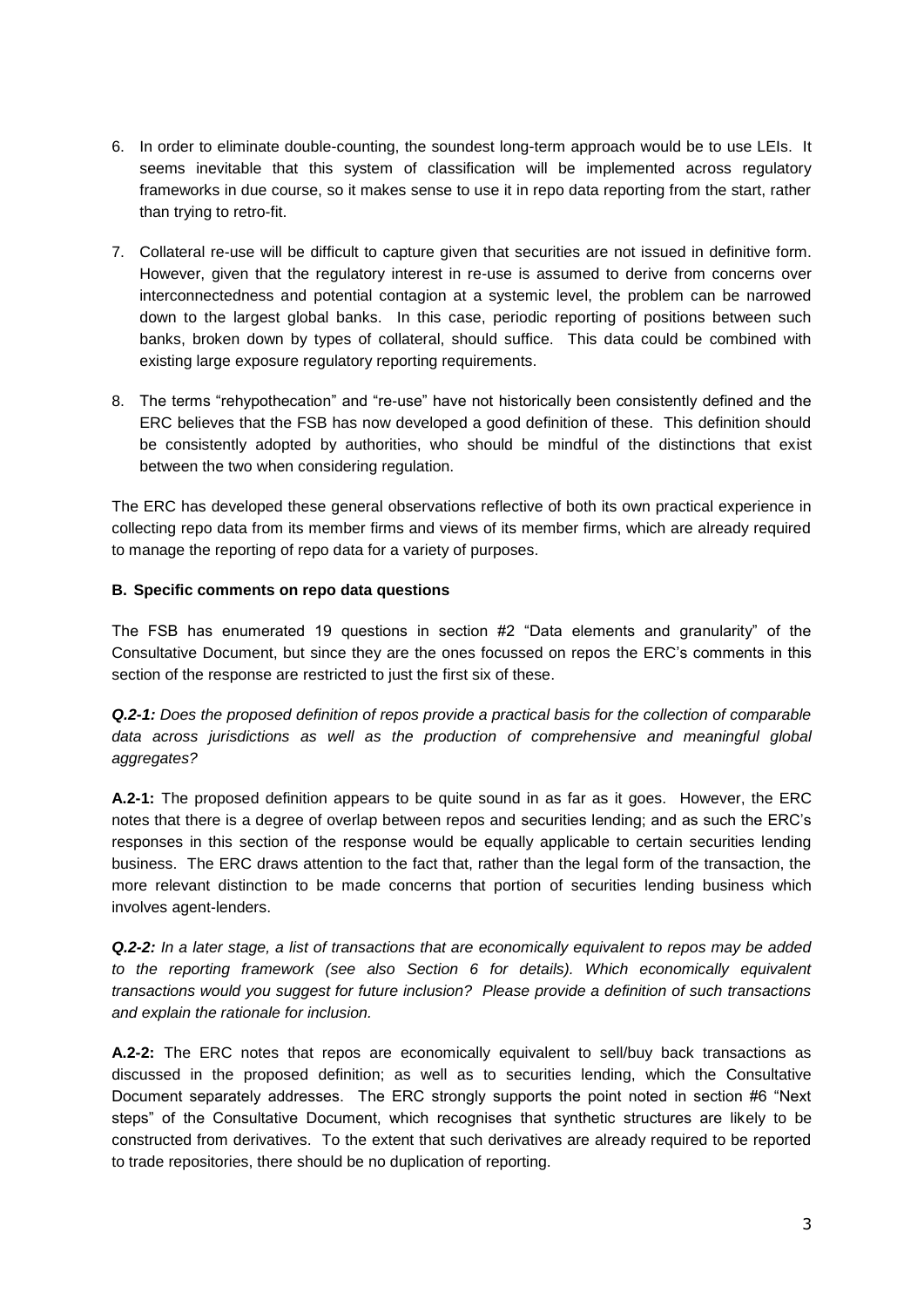*Q.2-3: Are the proposed definitions and level of granularity of the data elements described in Tables 2 to 4 appropriate for a consistent collection of data on repo markets at the national/regional level and for aggregation at the global level? In particular, are the detailed breakdown of major currencies (in Table 2), sector of the reporting entity and counterparty as well as bucketing for repo rate (in Table 3), collateral residual maturity, haircut and collateral type (in Table 4) appropriate? If not, please specify which definitions or classifications of data element(s) require modification, why the modification is necessary, and the alternative definitions/classifications.*

**A.2-3:** The ERC has a number of concerns prompted by its review of Tables 2 to 4 in the Consultative Document.

- The FSB has indicated its desire to look only at trades with settled on-legs. This will be hard to reconcile against the anticipated desire under European proposals which are far more extensive, including coverage of intraday activity – in which most reported trades will be unsettled. At best, reporting could be on the basis of contractual settlement without significant complexity.
- The ERC considers that Counterparty and Collateral classification, together with Issuer jurisdiction and Collateral quality are likely to prove to be very inconsistent if populated by each reporting firm. ("distributed approach") To avoid this, the ERC strongly urges that the FSB should recommend a centralised approach in which firms provide raw data regarding counterparties (uniquely identified by LEIs) and collateral (uniquely defined by ISINs). The applicable classifications and data splits should then be applied by the authorities using consistent data tables maintained by the authorities; albeit that in practice the authorities may wish to delegate some of the practical application of this classification approach to the applicable, authorised trade repositories. Whilst this creates a centralised cost it will provide better quality results, easing the burden of data quality review, and offsets (greater) costs which would otherwise be distributed
- Collateral residual maturity is controversial where the collateral is in the form of asset-backed securities (ABS), the debate concerning whether the relevant measure is weighted average maturity or contractual maturity. Furthermore, applicable data underlying such securities is not always accurately maintained (e.g. in case of defaulted assets in the pool).
- Haircuts are typically highly confidential, which will lead to complexities with feeding applicable transaction data into a reporting system and deriving the haircuts from the data.
- The practicalities of tracking re-use will be difficult (see A.2-4, below).

*Q.2-4: Do you see any practical difficulties in reporting the total market value of collateral that has been re-used? Do you have any suggestion for addressing such difficulties?*

**A.2-4:** As stated in point #7 of the ERC's "Overall comments" (above), the ERC believes that collateral re-use will be difficult to capture given that securities are fungible and are not issued in definitive form. However, given that the regulatory interest in re-use is assumed to derive from concerns over interconnectedness and potential contagion at a systemic level, the problem can be narrowed down to the largest global banks. In this case, periodic reporting of positions between such banks, broken down by types of collateral, should suffice. This data could be combined with existing large exposure regulatory reporting requirements. Trying to track re-use just through repo trades would, at best, give a partial picture, a true attempt to track securities would need to also capture cash market trades since the same security may pass freely between the cash and repo markets,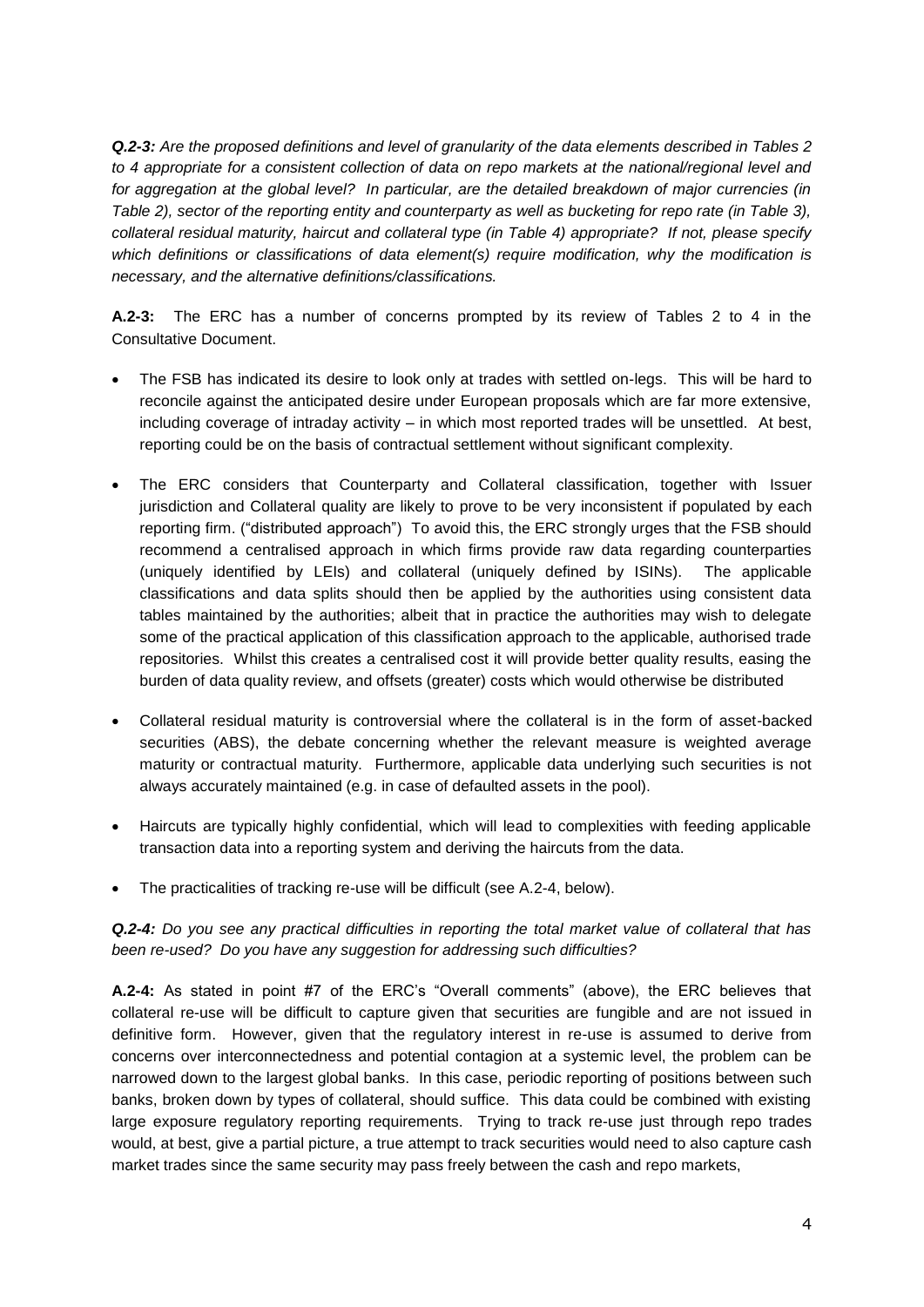*Q.2-5: Do the classifications provided for "market segment – trading" (in Table 3) and "market segment – clearing" (in Table 3 and 4) appropriately reflect relevant structural features of the repo markets? Are there additional structural features of repo markets that should be considered?*

**A.2-5:** The ERC considers that these classifications for market segment are appropriate and should suffice.

*Q.2-6: Are there additional repo data elements that should be included in the FSB global securities financing data collection and aggregation for financial stability purposes? Please describe such additional data elements, providing definitions and the rationale for their inclusion.*

**A.2-6:** The ERC does not perceive that there are additional repo data elements that should be included in the FSB global securities financing data collection and aggregation for financial stability purposes.

## **C. Specific comments regarding other section of the Consultative Document**

i. Data architecture

*Q.3-1: Is the data architecture described in Section 3 adequate to support the global securities financing data collection and aggregation? Are there other relevant issues to be considered?*

**A.3-1:** Accepting that there will be multiple national/regional markets and trade repositories, as well as multiple authority having legitimate needs to access some or all of the data being collected, the ERC considers that the tiered global data architecture is logically what will prove necessary to support the global securities financing data collection and aggregation.

*Q.3-2: Do you have any other practical suggestions to reduce any additional reporting burden and improve the consistency of the global data collection?*

**A.3-2:** Consistent with point #2 of the ERC's "Overall comments" (above), the ERC is pleased to see that the FSB's data architecture proposal envisions CCPs and tri-party agents interacting directly with trade repositories. The ERC wishes to stress that it proposes such an approach because it will provide a more reliable, accurate and efficient means of extracting the full picture on tri-party and CCP activity. It is not an attempt to limit data collection and the ERC fully accepts that firms would additional need to supplement this with appropriate reporting of bilateral trading activities.

*Q.3-3: Do the proposed measures for minimising double-counting at the global level constitute a practical solution to the problem?*

**A.3-3:** As stated in point #6 of the ERC's "Overall comments" (above) and consistent with the concerns expressed regarding classification in A.2-3 (above), the ERC considers that the approach to dealing with double-counting should be based on the "granular approach" described in the Consultative Document. The ERC notes that a clear and consistent approach to requiring single or dual-sided reporting should be established. The ERC's proposal regarding trade matching, made in point #3 of the ERC's "Overall comments" (above), is an important element to help underpin the effectiveness of the system of global data collection and aggregation which the FSB is seeking to establish; and the ERC accordingly believes that the FSB should press national/regional authorities to impose applicable standards on their respective market participants.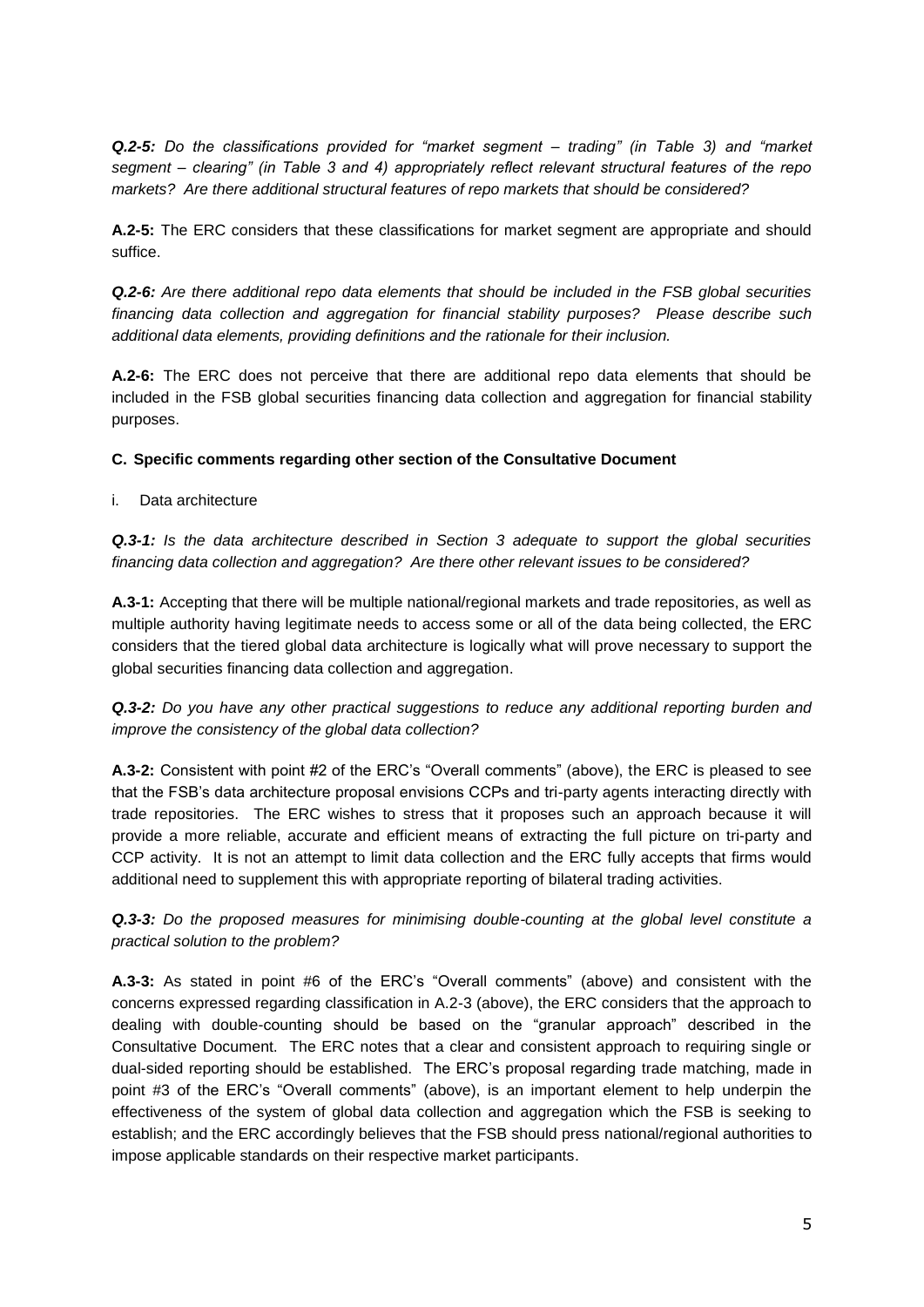*Q.3-4: Are there any confidentiality issues that you consider relevant for the global securities financing data collection other than those explained above? If so, please provide any practical suggestions to overcome such issues?*

**A.3-4:** As stated in point #5 of the ERC's "Overall comments" (above), confidentiality is a very big concern and needs to be rigorously addressed. This concern arises because not only will there be highly confidential client data, but also unprecedented levels of data relating to the positioning and financing conditions of reporting firms. The ERC, whilst not being familiar with all the details, is aware that data confidentiality problems have already proved a stumbling block in the context of derivatives and stresses the need for the FSB to ensure that every effort is made to learn the lessons from the derivatives world and bake these into the securities financing data collection process from the outset (this is of course just one specific example of a more general point about the need to learn lessons from derivatives and build them in for securities financing).

ii. Recommendations for national/regional data collections

*Q.4-1: Do the proposed recommendations as set out above adequately support the authorities in deriving meaningful global aggregate data? Are there any other important considerations that should be included?*

**A.4-1:** The proposed recommendations appear logical to the ERC.

iii. Next steps

*Q.6-1: Are there any relevant practical issue related to the possible extension of the list of data elements to be considered as set out in Section 6?*

**A.6-1:** As stated in A.2-2 (above), the ERC considers it important to avoid duplication of reporting requirements by seeking to also capture transactions which are already covered by derivatives reporting requirements. In addition, as stated in point #7 of the ERC's "Overall comments" (above) and at A.2-4 (above) the ERC does not believe that trying to track re-use is a practical way to seek to monitor concerns related to collateral velocity; rather considering that the heart of the matter can be differently addressed through relevant reporting focussed on the largest global banks. Finally, the ERC's concern about the confidentiality and complexity associated with haircuts has already been mention at A.2-3 (above).

*Q.6-2: Are there other data elements in relation to securities financing transactions that you think the FSB should consider for financial stability purposes?*

**A.6-2:** Notwithstanding that there already moves in Europe towards trade level reporting, the ERC notes its continued belief, as stated in point #1 of the ERC's "Overall comments" (above), that in fact the appropriate focus in relation to financial stability risks associated with securities financing transactions should be position, rather than transaction-level, data.

**Q.6-3:** Do you agree that a pilot exercise should be conducted before launching the new reporting *framework? If so, are there any practical suggestions that the FSB and national/regional authorities should consider when preparing the pilot exercise?*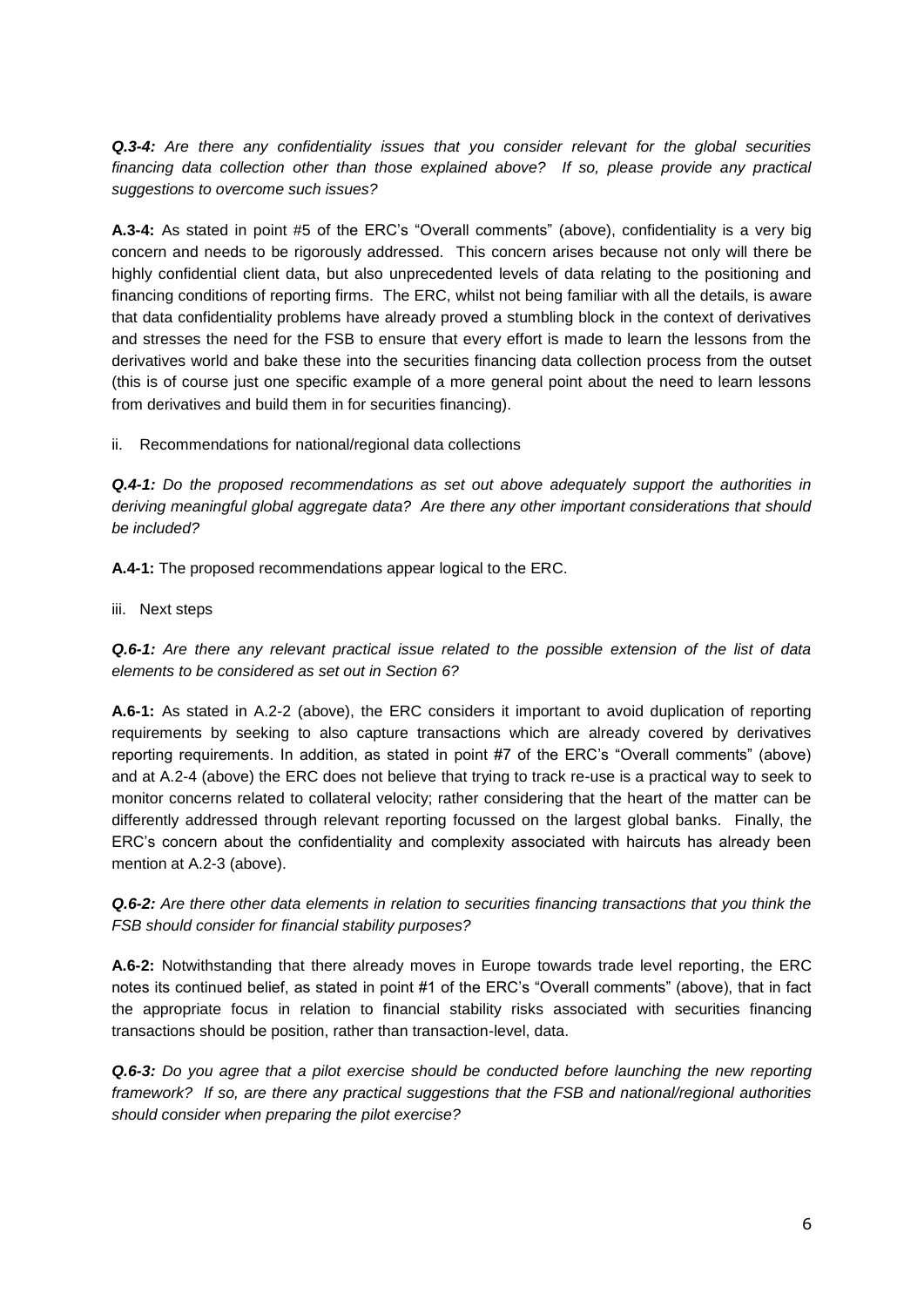**A.6-3:** As stated in point #4 of the ERC's "Overall comments" (above), the ERC believes that it makes sense to learn from pilot data collection before rushing ahead with the new reporting framework. Such an approach is not suggested in order to avoid reporting but rather as part of a sincere desire to work with the authorities to ensure that a truly "fit for purpose" system is developed and put in place. Even once detailed reporting requirements have been agreed, adapting reporting systems to meet new requirements will take time and banks face overlapping demands. This will stretch resources across the market, so it makes sense to pursue a phased implementation approach.

*Q.6-4: In your view, what level of aggregation and frequency for the publication of the globally aggregated data on securities financing transactions by the FSB would be useful? Please provide separate answers for repo, securities lending and margin lending if necessary.*

**A.6-4:** The ERC considers that it would be appropriate for national/regional and global aggregates to be published at the same time each month.

#### **Concluding remarks:**

The ERC is strongly supportive of the work being done by the FSB in relation to the establishment of standards and processes for global securities financing data collection and aggregation. This is so particularly because the ERC sees that the value which can be derived through the collection and analysis of securities financing data will be significantly diminished in case such data collection is insufficiently standardised and/or lacks clear, well controlled processes. The FSB has an important opportunity to play a leadership role in this regard and should seek to ensure the overall integrity of securities financing data collection. In aiming to do so it will be important not to underestimate the complexity of the challenge and the ERC considers that the FSB should, therefore, not shy away from recommending a centralised approach in order to ensure consistency, rather than relying upon the hope that decentralised elements will prove coherent when aggregated.

The ERC appreciate the valuable contribution made by the FSB's examination of the issues articulated in this Consultative Document and would like to thank the FSB for its careful consideration of this response. The ERC remains at your disposal to discuss any of the above points.

Yours faithfully,

**Godfried De Vidts** Chairman ICMA European Repo Council